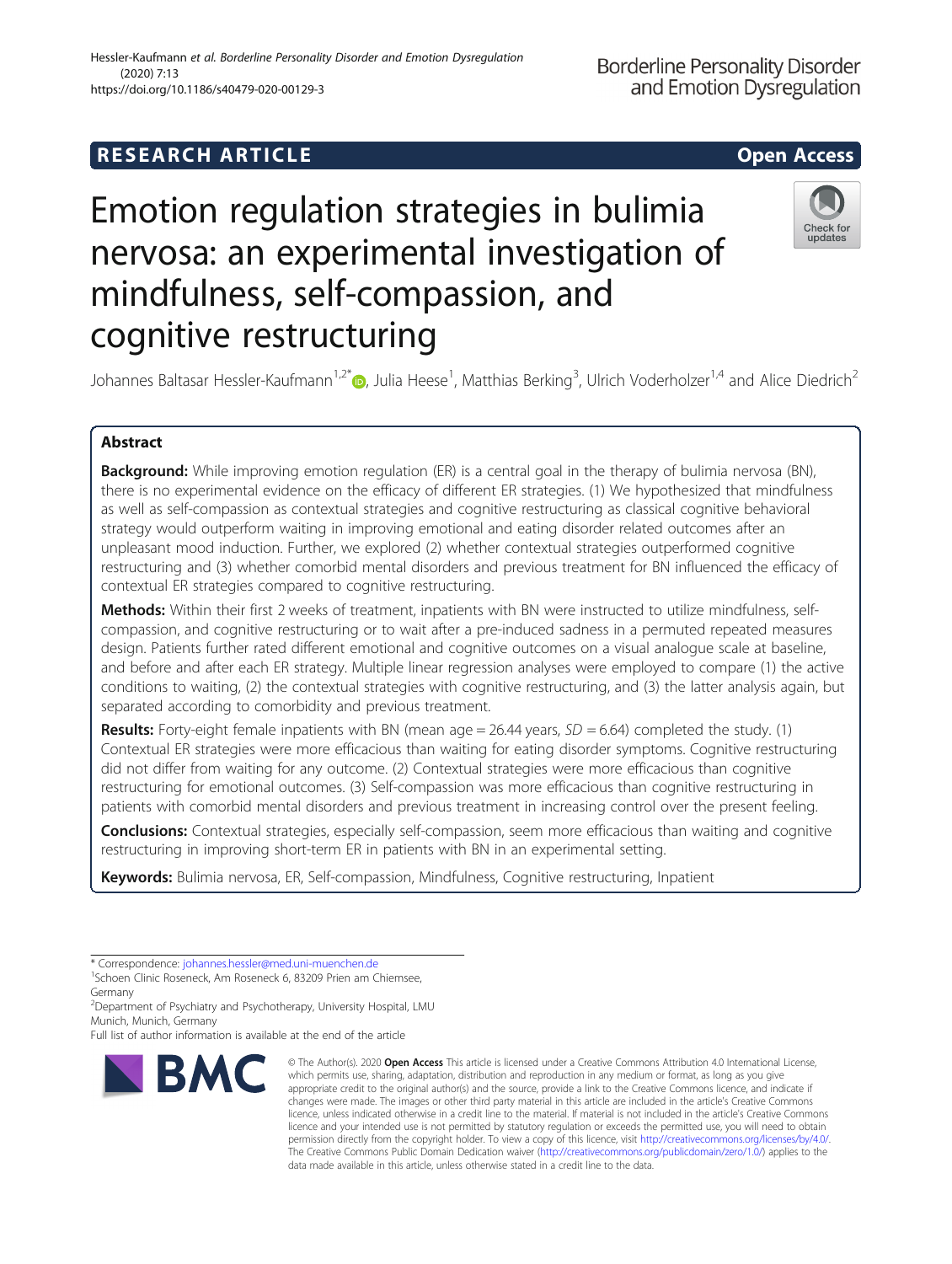# Background

Given the transdiagnostic nature of emotion regulation (ER) deficits in mental disorders [\[1](#page-7-0)], bulimia nervosa (BN) has also been associated with a range of related problems. Compared to healthy controls, patients with BN experience their emotions more intensely, report a lower acceptance of aversive emotional states [[2\]](#page-8-0), show a reduced ability to regulate unpleasant emotions [[3\]](#page-8-0), and indicate greater problems in identifying emotions as well as less awareness of their internal emotional states [[4](#page-8-0)].

Drawing on a transdiagnostic, functional understanding of symptoms of mental disorders, binging and purging behaviors, which are at the core of BN, are considered maladaptive coping strategies, which may offer a distraction from aversive physiological-emotional arousal and provide brief episodes of pleasant feelings and relieve [[5](#page-8-0)–[7](#page-8-0)]. Experimental studies showed a stronger urge to hunger and binge, as well as increased food intake after an aversive mood induction in individuals with binge eating disorder and BN  $[8-12]$  $[8-12]$  $[8-12]$  $[8-12]$  $[8-12]$ . As abstinence from binging and purging is a primary aim in the therapy of BN, the assumed regulatory mechanism of these behaviors emphasizes that deficits in ER should be focused in therapy. While rapid improvements in ER predicted better short- and long-term outcomes [\[13](#page-8-0), [14](#page-8-0)] and ER was shown to mediate the effect of treatment on outcome [\[15](#page-8-0)], it has hardly been investigated, which ER strategies are actually helpful for patients with BN.

Many patients with eating disorders (EDs) remain symptomatic or only show partial improvement after cognitive behavioral therapy (CBT) [\[16,](#page-8-0) [17](#page-8-0)]. Given that central aspects of ER dysfunction in EDs include lack of emotional awareness, clarity, acceptance, reappraisal, as well as problem solving [\[18\]](#page-8-0), and only the latter two being directly targeted by classic CBT interventions, such as cognitive reappraisal, that focus on changing cognitions and emotions, the therapy of EDs might benefit from incorporating third-wave contextual ER strategies [[19](#page-8-0)]. Rather than trying to alter mental phenomena, contextual methods like Mindfulness Self Compassion Training (MSC [\[20\]](#page-8-0)) and Acceptance and Commitment Therapy (ACT [[21\]](#page-8-0)) focus on the contexts, in which emotions and thoughts arise, and how we relate to them. When we, for example, experience mental pain related to daily phenomena, contextual approaches would instruct us to notice these feeling, open ourselves for the experience, and take on a complaisant stance on this experience. Fighting, that is, trying to change this experience, and possibly failing to do so, would be considered adding self-made pain to the anyways naturally occurring pain.

Mindfulness implies being aware of the present moment and paying purposeful attention to own actions, thoughts, emotions, and physical states without judging them [\[22](#page-8-0)]. Given the well established negative association between mindfulness and ED symptoms [[23](#page-8-0)–[27](#page-8-0)], mindfulness-based methods gained increased attention for the treatment of ED and other disorders. In BN, mindfulness might mean noticing unpleasant emotional states and the associated impulses to binge and purge, yet, to have the liberty to decide how to act upon these phenomena [[26,](#page-8-0) [28,](#page-8-0) [29\]](#page-8-0). While a pilot study with a small group of women with BN a mindfulness-based treatment program reduced emotional distress [\[30](#page-8-0)], there is still a lack of experimental data regarding the efficacy of mindfulness as an ER strategy in BN.

Self-compassion was described as "a strong and warm feeling of empathy towards oneself in distress that is associated with the desire to help oneself" [[31](#page-8-0)]. Hence, selfcompassion directly opposes self-criticism, which is strongly associated with ED symptoms, including body dissatisfaction, drive for thinness, body preoccupation and external shame in student [\[32,](#page-8-0) [33](#page-8-0)] and clinical samples [[34](#page-8-0)–[36\]](#page-8-0). While low self-compassion was associated with poorer treatment response in ED [[37](#page-8-0)], introducing Compassion Focused Therapy (CFT) to standard therapy program for EDs, patients with BN showed a significant improvement in their ED pathology [[38](#page-8-0)]. As with mindfulness, however, there are, to our knowledge, no experimental data for the efficacy of self-compassion in persons with BN until now.

Given the need to further improve treatment for BN and the lack of experimental data on contextual approaches to ER in EDs, the aim of the present study was to compare the effect of cognitive restructuring, mindfulness, and selfcompassion on outcomes related to emotions (sadness, acceptance for feeling, tolerance for feeling, perceived control over feeling) and EDs (urge to eat, urge to purge, acceptance for shape and weight, feeling valuable) in inpatients with BN. (1) We hypothesized that the active strategies (restructuring, mindfulness and self-compassion) were all more efficacious than a waiting condition in reducing sadness and improving further symptoms. (2) In exploratory analyses, we investigated whether contextual ER strategies (mindfulness and self-compassion) were more efficacious than cognitive restructuring as traditional CBT intervention and (3) whether comorbid mental disorders and previous treatment, as respective proxies for psychopathological load and experience with applying psychotherapeutic strategies, influenced the efficacy of the contextual ER strategies.

# Methods

# Participants

Participants were 48 inpatients of the Schoen Clinic Roseneck in Rosenheim, Germany, which is specialized in the treatment of EDs. The experiment was conducted within the first 2 weeks after their admission to inpatient treatment. Patients were included if they were female, at least 18 years old, fluent in German, and met the DSM-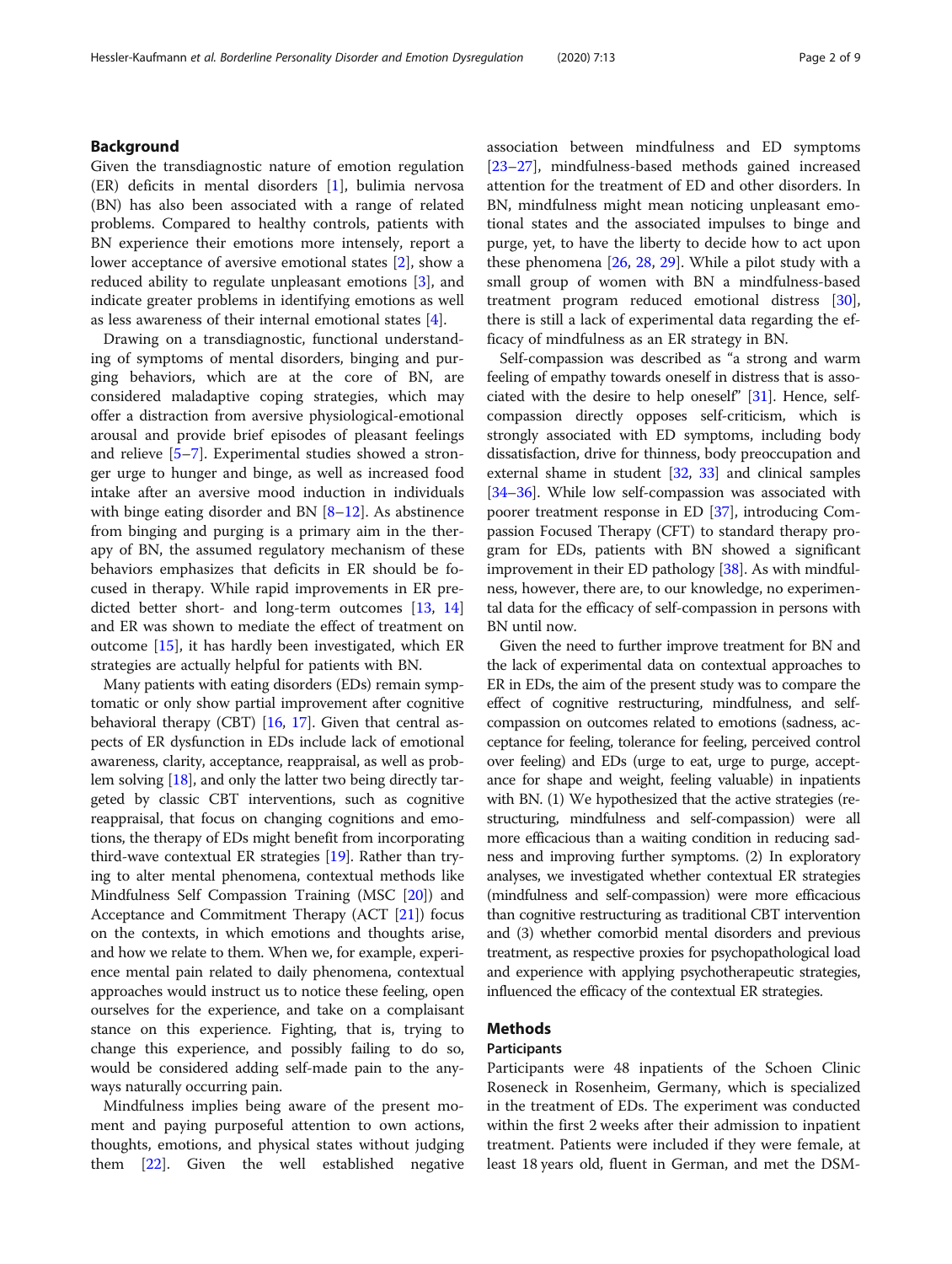IV criteria for BN. Exclusion criteria were organic brain disorders and a high risk of suicide. Participants with comorbid disorders in addition to BN were included except for patients with comorbid psychosis, bipolar disorder, substance abuse, or addiction. We included 48 patients to be able to detect moderate effects with sufficient power in the planned design.

#### Procedure

All patients, who reported symptoms of bulimia at admission and met the inclusion criteria, received an information sheet about the study and were asked to participate. All participants, who provided informed consent, were invited for an interview. In this interview, diagnoses of BN and comorbid disorders were assessed by conducting the Structured Clinical Interview for DSM–IV Axis I and II Disorders (SCID; German version: [[39\]](#page-8-0)). The study was approved by the local ethic committee of the Ludwig-Maximilian-University Munich.

Up to 7 days after the interview, the experiment took place in a laboratory in the Schoen Clinic Roseneck in Rosenheim. Participants sat at a desk in front of an ASUS computer. Presentation software (Neurobehavioral system, Albany, CA) was used for the experiment. After explaining and starting the experiment, the investigator left the room. During the experiment, there were four unpleasant mood induction phases, each followed by a phase with a respective ER strategy. Participants rated their sadness before and after each mood induction and before and after each strategy. In the mood induction phase, patients were instructed to listen to "Adagio in G minor" by Tomaso Giovanni Albinoni while going through a modified Velten mood induction procedure [[40\]](#page-8-0), which entails the display of several negative ED related statements (e.g. "I am too fat") on the screen. The efficacy of the Velten procedure [\[41,](#page-8-0) [42](#page-8-0)] and mood-suggestive music alone, as well as the combination of both methods have been established in previous studies [[42\]](#page-8-0).

After each mood induction, the participants spent 5 min conducting one of the four ER strategies. Each strategy started with the following instruction: "The speaker will teach you a strategy to regulate your mood. You can close your eyes if you like. Please click to go on". By pushing the button, the participants started with the respective strategy. All participants completed all ER strategies. In order to control for sequence effects, complete counterbalancing was applied by permuting all possible sequences  $(4! = 24)$ .

The cognitive restructuring instruction was as follows: "Read the statements very carefully. Choose one of the statements you can identify yourself with. Which one you think about more often and which has a negative impact on your mood. Take the time. If you found a statement, click on it. If you want to, you can change the statement. Read it closely again and think about it. What arguments validate this statement? Collect arguments for yourself. What arguments invalidate this statement? Do you recall situations that support the correctness of the statement? Can you remember situations that question the validity of the statement? What are the consequences of thinking this way? What are the advantages and disadvantages of this thought? Think carefully about the consequences of your statement. How do you feel if you think like that? Does this thought help you to feel the way you want? And how does it influence your behavior when you think like that? Does this thought help you to behave as you like? Now, try to formulate a more positive, helpful statement based on the selected statement. Formulate the old, selected statement in a more positive one. Just try out several variants until you find one that feels good. If you want to, repeat this new positive statement a few times, change it again, if necessary, until you realize that you are in a more positive mood. Try to notice even small improvements.

The mindfulness instruction was as follows: "Please focus your attention on your breathing. Just try to observe your breath without controlling it. Tell yourself "in" when breathing in, "out" when breathing out, and try to focus on the feeling of the breath as fully as possible. If you notice that you digress, make a brief mental note like "drifted" or "thought" and focus on your breath again. If you begin to get angry that you're digressing again and again, make a mental note like "Ah, there's anger" or just "anger" and focus your attention again on your breathing. If there is the right moment for you, draw your attention away from your breathing and try to feel exactly what kind of feelings and moods are present right now. How do you feel? Try to briefly describe the feelings you are experiencing. Perhaps you can also rate the intensity of your feelings on a scale of 0-10, e.g. "Ah, there is sadness, and it's just about 8, etc." It is only about perceiving and labelling the feelings. It is not necessary to change them. Perhaps you can look more closely in which body sensations this feeling is reflected. Which impulses and goals are connected with this feeling? And what are your thoughts? In the end, go back to your feelings and check if you have really perceived and labeled everything that is currently activated. And then you slowly come back at your pace from the relaxation and the "mode of the appreciation-free perception" by maybe stretching for a short time. Breathe in deeply and then open your eyes again."

The self-compassion instruction was as follows: "Try to feel very clearly which feelings have been activated by these statements. Try to watch yourself from an outsider's view, from the perspective of an engaging, friendly viewer. Imagine what you look like, sitting in front of the computer. Perhaps you can recognize from the outside what feeling stresses you at the moment.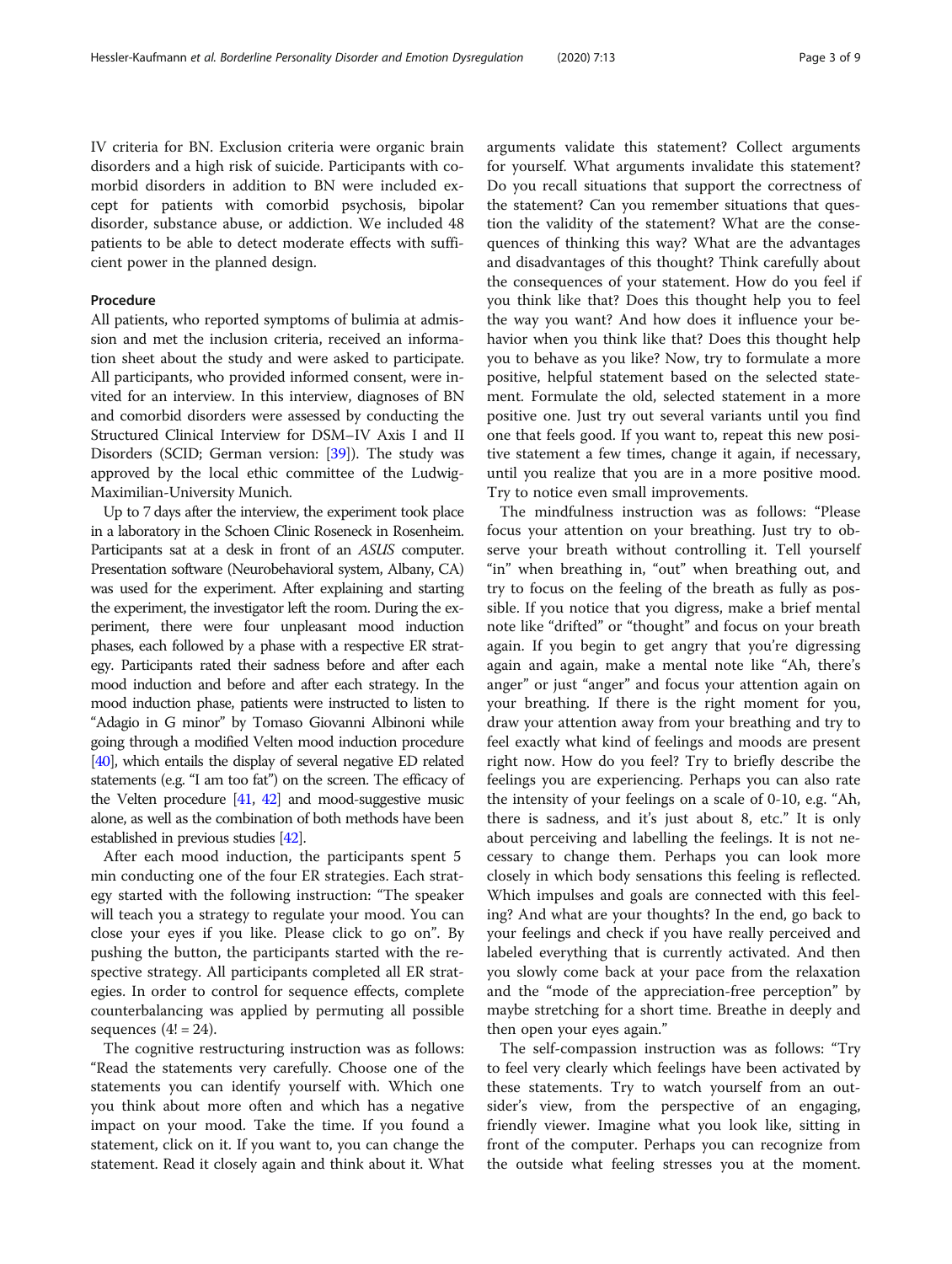Then try to let the warm and powerful feeling of compassion arise within yourself. The special feeling of sympathy, that is associated with the desire to help you. If you recognize this feeling, you can begin to approach yourself and signalize that you are there for yourself, that it is ok to feel like that. Maybe you can say to yourself: "It is ok how you feel. This is a difficult situation. But I am there for you. l will help you." In the next step, you can start to encourage yourself: "You can do this. You can pull yourself out of this mood again. You have done so much, you can accomplish it now." If you want, you can also put a hand on your shoulder in your imagination, or you can hug yourself for support. Then try to cheer yourself up by giving yourself a friendly smile. And meanwhile you can check if there are other things you want to tell yourself. Take your time for it. And then you can say goodbye to yourself in this difficult situation. Remind yourself that this is not a farewell forever, but that you can always come back to yourself. Perhaps there is something else you want to tell yourself as a farewell."

The computer screen showed the following instruction for the waiting condition: "There will now be a short break. Please just remain seated calmly during this time. The program will signal the end of the break to you."

The outcome variables were assessed at baseline, before and after each mood induction and each strategy and had to be answered on a computer based visual analogue scale (VAS) with the anchors "not at all"  $(= 0)$ and "completely" (= 100). The respective questions were: "How sad do you feel?", "How well are you able to accept this feeling as present?", "How well are you able to tolerate this feeling?", "How well are you able to control this feeling?", "How strong is your urge to eat right now?", "How strong is your urge to purge right now?", "How well are you able to accept your shape and weight right now?", and "How valuable to you feel right now?"

After completing all of the four negative mood inductions and ER strategies, the participants received a pleasant mood induction procedure to counter unpleasant emotions. To induce a positive mood, "An der schönen blauen Donau" by Johann Strauss was played as well as positive ED-related statements (e.g., "I like parts of my body", "Nobody is perfect") were shown on the computer-screen.

After the experiment, the participants received a short, self-developed questionnaire to assess the efficacy of the four strategies. They had to answer what they were doing in the waiting condition, if the laboratory setting made them insecure, and how they liked the speaker's voice. To check whether patients actually followed the instructions and applied the strategies, they were asked if they were able to apply the respective strategies and how much the strategies improved their mood. The participants also rated to what extent they had difficulties with the strategies. Answers were rated on a 5-point scale ranging from 1 (not at all) to 5 (completely).

At the end, all patients received a debriefing in which the current mood was assessed and received a 10 Euro Amazon voucher as compensation. The participants were asked how they felt and if they experienced any bulimic symptoms or impulses. No participant needed a crisis intervention after the experiment.

# Statistical analyses

As preliminary analyses, we examined if there were differences in the effects of mood induction depending on the previously applied strategy. Therefore, we conducted paired-sample ttests as well as a repeated measures analysis of variance (RM-ANOVA) with sadness changes as within subject factor. We conducted four univariate analyses of covariance (ANCOVAs) to assess possible order effects. We calculated one ANCOVA for each strategy with position number in the paradigm as the fixed factor, post-strategy rating of the mood as the dependent variable and pre-strategy rating as the covariate.

The hypothesis that all of the strategies (cognitive restructuring, mindfulness, self-compassion) were more efficacious than the waiting condition was examined with several multiple linear regression models. The strategies were dummy-coded to allow for comparison with the waiting condition (d1: mindfulness vs. waiting; d2: self-compassion vs. waiting; d3: cognitive restructuring vs. waiting) and all models were adjusted for baseline and pre-strategy values of the respective dependent variables. To explore whether third-wave strategies might work better than cognitive reappraisal similar multiple linear regression models with respective dummy codes (d1: mindfulness vs. cognitive restructuring; d2: self-compassion vs. cognitive restructuring) were calculated. The influence of comorbid mental disorders and previous treatment for BN on the efficacy of the contextual ER strategies was explored by conducting the above regression analyses separately according to the levels of the respective variables (no comorbidity vs. comorbidity; no previous treatment vs. previous treatment). While this method may include a loss of statistical power, lack of more detailed information about the number previous treatments and a very skewed distribution of the number of comorbid diagnoses precluded any other method.

To correct for multiple testing, the critical value for  $\alpha$ was set at  $.05/4 = .0125$  for each group of outcome (emotions, ED-symptoms) within each analysis (active strategies vs. waiting, third-wave strategies vs. cognitive restructuring, influence of previous treatment, influence of comorbid mental disorders). Statistical analyses were performed with SPSS 21 for Windows and Macintosh.

# Results

# Preliminary analyses

Mean age of the patients was 26.44 years  $(SD = 6.64,$ range 18–47). The mean duration of the ED was 9.66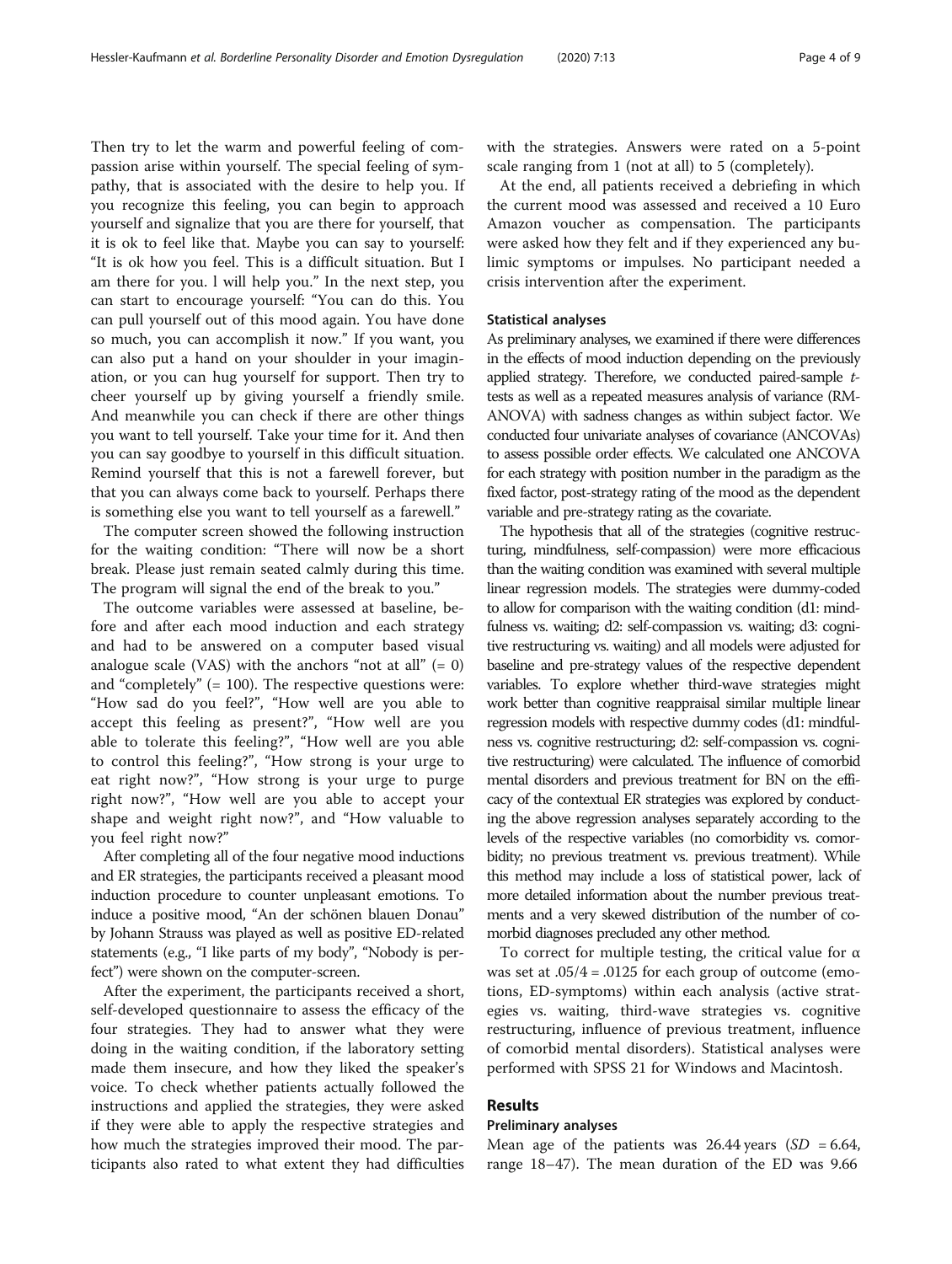years ( $SD = 6.89$ , range 1–33) and mean body mass index at admission was  $22.24$  (SD = 4.23, range 17.51– 39.14). Thirty-five (72.9%) reported to having received previous in- or outpatient treatment, 32 (66.7%) had at least one comorbid mental disorder at admission with depressive disorders (20, 41.7%), personality disorders (15, 31.3%), and social phobia (12, 25.0%) being the most common.

A repeated measures ANOVA with the mood induction change scores as dependent variable determined that mean sadness changes before the respective strategies showed no statistically significant difference,  $F(3,141) =$ 2.48,  $p = .063$ , partial  $\eta^2 = .05$ . Given the borderline statistical significance of the test, paired-samples  $t$ -tests were calculated in order to be able to map possible differences in mood induction in detail. These tests revealed that the average sadness changed during the mood induction from 52.58 ( $SD = 29.07$ ) to 60.10 ( $SD = 31.71$ ) prior to cognitive restructuring  $(t (1,47) = 1.78, p = .082, Cohens d = .083)$ , from 51.75 ( $SD = 26.72$ ) to 57.58 ( $SD = 29.14$ ) prior to mindfulness  $(t (1,47) = 2.33, p = .024, Cohens d = .209)$ , from 48.90 ( $SD = 30.04$ ) to 62.60 ( $SD = 27.79$ ) prior to self-compassion  $(t (1,47) = 3.87, p < .001,$  Cohens  $d = .473$ ), and from 46.44 (SD = 28.10) to 62.77 (SD = 27.77) prior to waiting  $(t (1,47) = 4.74, p < .001,$  Cohens  $d = 0.585$ . While *p*-values indicate that the mood induction might have been similarly effective in all four strategies, values of Cohen's d for the t-tests suggest that the mood induction might have had effects of different sizes, ranging from no effect before cognitive restructuring to a moderate effect before waiting.

There was no statistically significant effect in the poststrategy rating for any of the four conditions depending on their position, indicating that we were able to control possible order effects by applying all possible sequence permutations.

Adjusted multiple linear regression models revealed that mindfulness was superior to waiting with regard to increasing acceptance for shape and weight (Table 1). Self-compassion was a better ER strategy than waiting with regard to increasing acceptance for shape and weight and the feeling of being valuable. Cognitive restructuring did not differ from waiting for any of the examined variables. Pre-strategy values of the outcome variable were the strongest predictors in all models.

Adjusted multiple linear regression models suggested that third-wave ER strategies worked better than cognitive restructuring as classic CBT intervention (Table [2](#page-5-0)). Mindfulness outperformed cognitive restructuring with regard to increasing acceptance for the current and self-compassion was superior in increasing perceived control over the feeling. Pre-strategy values of the outcome variable were the strongest predictors in all models.

| Variables                           | $b$ (95% CI)                   | р    | β       |
|-------------------------------------|--------------------------------|------|---------|
| DV: sadness                         |                                |      |         |
| Mindfulness                         | $-6.00$ $(-14.42; 2.42)$       | .161 | $-.10.$ |
| Self-compassion                     | $-8.66$ ( $-17.05$ ; $-0.28$ ) | .043 | $-0.14$ |
| Cognitive restructuring             | $-5.13$ ( $-13.52$ ; 3.26)     | .230 | $-0.08$ |
| DV: acceptance for feeling          |                                |      |         |
| Mindfulness                         | $6.22$ (-1.65; 14.09)          | .120 | 0.12    |
| Self-compassion                     | $3.68$ ( $-4.28$ ; 11.64)      | .362 | 0.07    |
| Cognitive restructuring             | $-4.37$ $(-12.65; 3.91)$       | .299 | $-0.08$ |
| DV: tolerance for feeling           |                                |      |         |
| Mindfulness                         | $5.85$ ( $-2.33$ ; 14.03)      | .160 | 0.10    |
| Self-compassion                     | $8.01 (-0.21; 16.24)$          | .056 | 0.14    |
| Cognitive restructuring             | $-2.91$ $(-11.53; 5.72)$       | .507 | $-0.05$ |
| DV: control feeling                 |                                |      |         |
| Mindfulness                         | $-1.40$ ( $-8.43$ ; 5.64)      | .696 | $-0.03$ |
| Self-compassion                     | 7.09 (0.02; 15.16)             | .049 | 0.13    |
| Cognitive restructuring             | $-5.45$ (12.85; 1.95)          | .148 | $-0.10$ |
| DV: urge to eat                     |                                |      |         |
| Mindfulness                         | $-4.84$ $(-11.49; 1.80)$       | .152 | $-0.07$ |
| Self-compassion                     | $-0.41$ $(-7.10; 6.29)$        | .905 | $-0.01$ |
| Cognitive restructuring             | 2.08 (-4.65; 8.82)             | .542 | 0.03    |
| DV: urge to purge                   |                                |      |         |
| Mindfulness                         | $-5.75$ $(-12.70; 1.20)$       | .104 | $-0.08$ |
| Self-compassion                     | $-4.27$ $(-11.28; 2.74)$       | .231 | $-0.06$ |
| Cognitive restructuring             | $1.40$ ( $-5.78$ ; 8.58)       | .700 | 0.02    |
| DV: acceptance for shape and weight |                                |      |         |
| <b>Mindfulness</b>                  | 8.73 (2.45; 15.00)             | .007 | 0.17    |
| Self-compassion                     | 8.34 (2.04; 14.65)             | .010 | 0.16    |
| Cognitive restructuring             | 4.52 (-1.98; 11.02)            | .172 | 0.09    |
| DV: feeling valuable                |                                |      |         |
| Mindfulness                         | 7.41 (0.78; 14.05)             | .029 | 0.14    |
| Self-compassion                     | 9.94 (3.25; 16.63)             | .004 | 0.19    |
| Cognitive restructuring             | $1.49$ (-5.63; 8.61)           | .680 | 0.03    |

Table 1 Adjusted efficacy of active emotion regulation strategies compared to waiting in inpatients with bulimia nervosa: results of the multiple linear regression analyses

Independent variables dummy-coded for comparison with the waiting condition and adjusted for baseline and pre-strategy values of the dependent variable

95% CI 95% confidence interval, DV dependent variable

Effects with  $p < .0125$  in **boldface** 

There was no statistically significant association between comorbid mental disorders and previous treatment,  $\chi^2(1) = 1.32$ ,  $p = .251$ . Tentative evidence emerged that the advantage of contextual strategies over cognitive restructuring might be influenced by comorbid mental disorders and previous treatment experiences (Table [3](#page-6-0)). While there were no differences in patients without comorbidity, self-compassion outperformed cognitive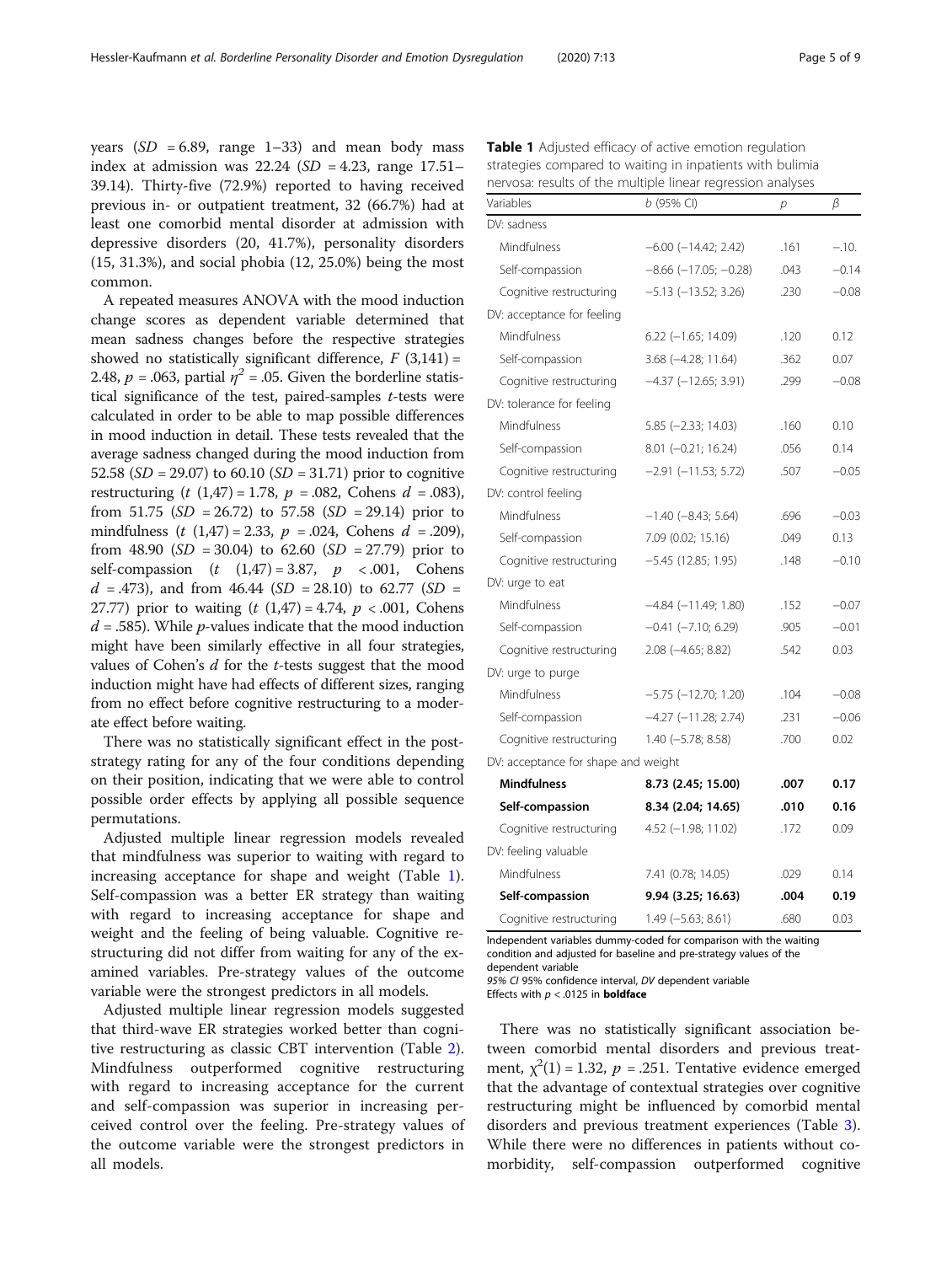<span id="page-5-0"></span>Table 2 Adjusted efficacy of third-wave emotion regulation strategies compared to cognitive restructuring in inpatients with bulimia nervosa: results of the multiple linear regression analyses

| a <i>. .</i>                        |                                |      |         |  |  |
|-------------------------------------|--------------------------------|------|---------|--|--|
| Variables                           | $b$ (95% CI)                   | р    | β       |  |  |
| DV: sadness                         |                                |      |         |  |  |
| Mindfulness <sup>a</sup>            | $-1.04$ ( $-9.58$ ; 7.50)      | .810 | $-0.02$ |  |  |
| Self-compassion <sup>a</sup>        | $-3.37$ ( $-11.91$ ; 5.18)     | .437 | $-0.06$ |  |  |
| DV: acceptance for feeling          |                                |      |         |  |  |
| <b>Mindfulness<sup>a</sup></b>      | 10.96 (2.79; 19.12)            | .009 | 0.22    |  |  |
| Self-compassion <sup>a</sup>        | 8.34 (0.22; 16.49)             | .044 | 0.17    |  |  |
| DV: tolerance for feeling           |                                |      |         |  |  |
| Mindfulness <sup>a</sup>            | 8.27 (-0.67; 17.21)            | .070 | 0.16    |  |  |
| Self-compassion <sup>a</sup>        | 10.41 (1.40; 19.41)            | .024 | 0.19    |  |  |
| DV: control feeling                 |                                |      |         |  |  |
| Mindfulness <sup>a</sup>            | $3.29$ (-3.78; 10.35)          | .359 | 0.07    |  |  |
| Self-compassion <sup>a</sup>        | 11.65 (4.48; 18.82)            | .002 | 0.25    |  |  |
| DV: urge to eat                     |                                |      |         |  |  |
| Mindfulness <sup>a</sup>            | $-6.88$ $(-13.79; 0.04)$       | .051 | $-0.11$ |  |  |
| Self-compassion <sup>a</sup>        | $-2.49$ ( $-9.44$ ; 4.46)      | .479 | $-0.04$ |  |  |
| DV: urge to purge                   |                                |      |         |  |  |
| Mindfulness <sup>a</sup>            | $-7.20$ ( $-14.18$ ; $-0.22$ ) | .043 | $-0.12$ |  |  |
| Self-compassion <sup>a</sup>        | $-5.70$ $(-12.67; 1.26)$       | .108 | $-0.09$ |  |  |
| DV: acceptance for shape and weight |                                |      |         |  |  |
| Mindfulness <sup>a</sup>            | $5.07$ $(-1.60; 11.75)$        | .135 | 0.11    |  |  |
| Self-compassion <sup>a</sup>        | 4.42 (-2.13; 10.97)            | .184 | 0.09    |  |  |
| DV: feeling valuable                |                                |      |         |  |  |
| Mindfulness <sup>a</sup>            | $5.72$ (-2.13; 13.57)          | .152 | 0.12    |  |  |
| Self-compassion <sup>a</sup>        | 8.30 (0.68; 15.91)             | .033 | 0.17    |  |  |

<sup>a</sup>Independent variables dummy-coded for comparison with cognitive restructuring and adjusted for baseline and pre-strategy values of the dependent variable

95% CI 95% confidence interval, DV dependent variable

Effects with  $p < .0125$  in **boldface** 

restructuring in patients with comorbidity with regard to increasing perceived control over the present feeling. Again, there were no differences between ER strategies in patients without previous treatment. In patients with previous treatment, mindfulness outperformed cognitive restructuring in increasing acceptance for the present feeling and self-compassion outperformed cognitive restructuring with regard to improving perceived control over the present feeling.

# **Discussion**

Applying an experimental paradigm, we examined the efficacy of cognitive restructuring, mindfulness, and selfcompassion on emotional and ED-related outcomes after an unpleasant mood induction in patients with BN. With regard to our study aims, we found that (1) for three ED-related outcomes, contextual ER strategies were more efficacious than waiting. Cognitive restructuring did not differ from waiting for any outcome. (2) Contextual strategies were more efficacious than cognitive restructuring for two outcomes related to emotions, for the rest, there was no difference. (3) Self-compassion was more efficacious than cognitive restructuring with regard to perceived control over the current feeling in patients with comorbid mental disorders and previous treatment. Given the small sample size, our findings need to be considered preliminary.

Overall, self-compassion seemed to be the most efficacious ER strategy both in comparison to other strategies and in the sense of affecting multiple aspects of ER. This finding undergirds preliminary clinical evidence that introducing self-compassion to ED treatment improves outcome [\[38](#page-8-0)], emphasizes that self-compassion might advance the treatment of EDs [\[19](#page-8-0)], and concurs with findings from clinical  $[43]$  $[43]$ , non-clinical  $[44]$  $[44]$ , and experimental [[45,](#page-8-0) [46\]](#page-8-0) studies.

Contextual strategies showed associations with outcomes both related to emotions and ED-symptoms, including an increased perceived control over the feeling, which would rather be expected to result from cognitive restructuring. This observation is especially interesting as the instruction for self-compassion did not invite the patients to attempt any changes at their current emotions and impulses. Self-compassion also actually reduced the feeling of sadness to a larger extent than the other strategies.

The comparatively low efficacy of cognitive restructuring in our study is inconsistent with theoretical assumptions and empirical findings (e.g.,  $[46, 47]$  $[46, 47]$  $[46, 47]$ ). It is possible that a common side-effect of cognitive restructuring took effect, with some patients misunderstanding the instructions as implying that they have wrong thoughts and just need to change them [[48\]](#page-8-0). Possibly, the design of the current study may be biased in producing better results for the contextual strategies. First, mindfulness and self-compassion interventions might be more easily delivered through a "one-way" format with a passively listening patient, while cognitive restructuring relies on debating thoughts and assumptions with an active therapist. Our efforts to recreate this scenario by including several questions in the instructions might have been too challenging for the participants. Second, cognitive restructuring seems to be difficult to apply during strong unpleasant emotional activation and rather affords a calm mind to be effective [[49\]](#page-8-0). Third, cognitive restructuring may take more time to learn and would possibly show effects in a longitudinal study. One the one hand, these notions highlight that cognitive restructuring might be less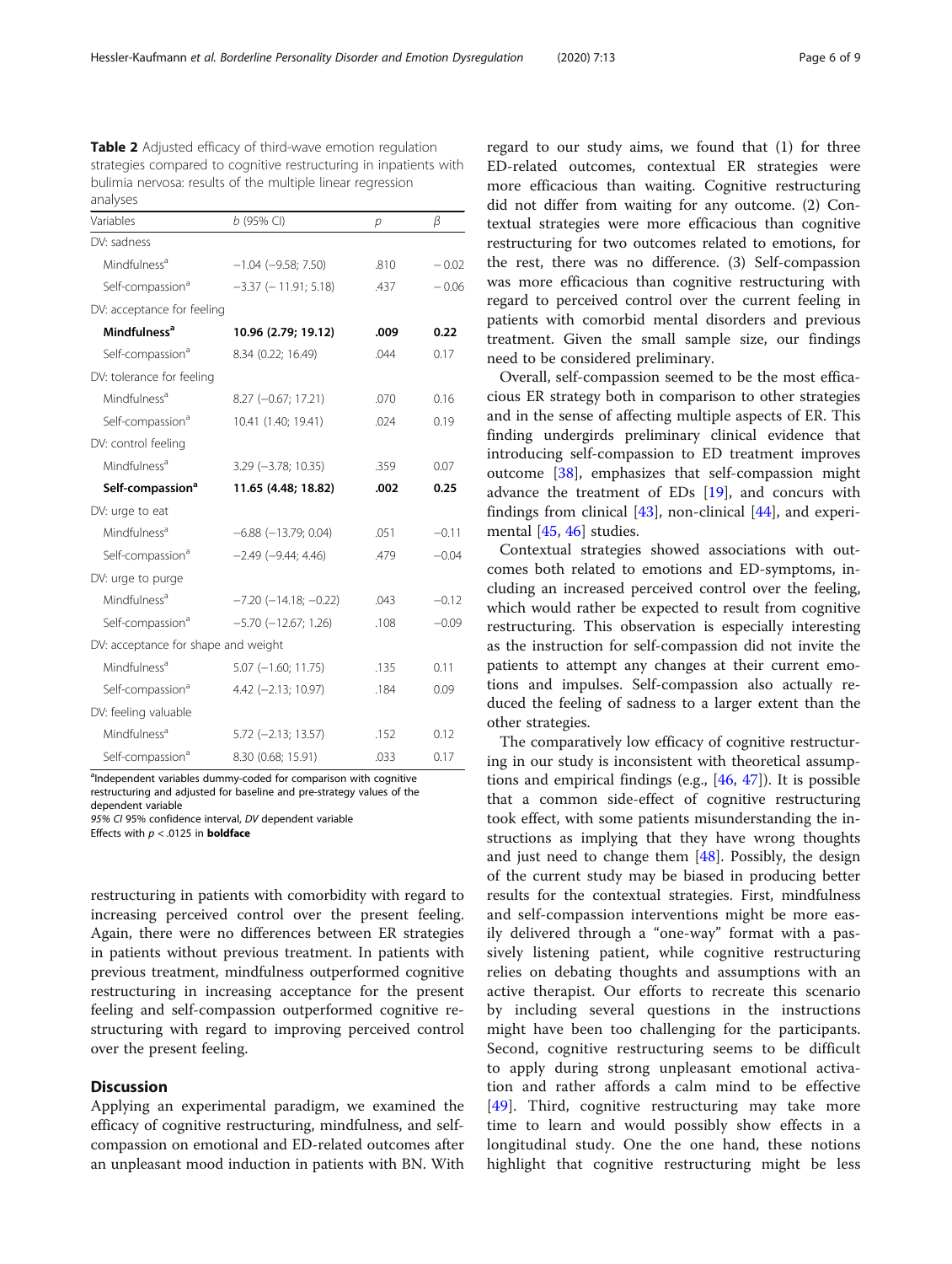| Variables                        | Comorbid mental disorders           |                |              |                                                 |                |              | Previous treatment             |   |           |                                            |      |               |
|----------------------------------|-------------------------------------|----------------|--------------|-------------------------------------------------|----------------|--------------|--------------------------------|---|-----------|--------------------------------------------|------|---------------|
|                                  | <b>No</b>                           |                |              |                                                 | Yes            |              | <b>No</b>                      |   |           | Yes                                        |      |               |
|                                  | $b$ (95% CI)                        | $\overline{D}$ | β            | $b$ (95% CI)                                    | $\overline{p}$ | β            | $b$ (95% CI)                   | р | β         | $b$ (95% CI)                               | р    | β             |
| DV: sadness                      |                                     |                |              |                                                 |                |              |                                |   |           |                                            |      |               |
| Mindfulness <sup>a</sup>         | $5.52$ ( $-7.03$ ; 18.06)           | .380           | 0.10         | $-4.36$ $(-15.42;$<br>6.70)                     | .435           | $-0.08$      | $8.27 (-6.34;$<br>22.88)       |   | .258 0.15 | $-4.38(-14.96;$<br>6.20)                   | .413 | $-0.08$       |
| Self-<br>compassion <sup>ª</sup> | $0.42 (-12.11)$<br>12.96)           |                | .068 0.01    | $-5.05$ $(-16.11)$ ;<br>6.02                    | .368           | $-0.10$      | $3.02$ (-11.62;<br>17.65)      |   | .678 0.01 | $-5.39(-16.03;$<br>5.24)                   |      | $.317 - 0.10$ |
| DV: acceptance for feeling       |                                     |                |              |                                                 |                |              |                                |   |           |                                            |      |               |
| Mindfulness <sup>a</sup>         | $10.13 (-4.59)$<br>24.84)           |                | .171 0.20    | 11.11 (0.93; 21.29)                             | .033 0.23      |              | $11.88 (-7.11)$<br>30.87)      |   | .211 0.28 | 9.56 (0.32; 18.80)                         |      | .043 0.19     |
| Self-<br>compassion <sup>d</sup> | $8.42 (-6.49; 23.32)$               |                | .260 0.17    | 8.30 (-1.73; 18.34) .104 0.17                   |                |              | $8.65 (-9.28;$<br>26.58        |   | .331 0.20 | $7.84 (-1.44;$<br>17.12                    | .097 | 0.15          |
| DV: tolerance for feeling        |                                     |                |              |                                                 |                |              |                                |   |           |                                            |      |               |
| Mindfulness <sup>a</sup>         | $7.36$ ( $-9.77$ ;<br>24.50)        |                | .389 0.15    | $8.87$ (-2.09; 19.83) .111                      |                | 0.16         | $17.57 (-0.04;$<br>35.18)      |   | .050 0.41 | $4.87 (-5.79;$<br>15.52                    | .366 | 0.09          |
| Self-<br>compassion <sup>a</sup> | 8.61 (-8.84; 26.05) .323 0.17       |                |              | 11.38 (0.41; 22.35)                             | .042 0.21      |              | $16.02 (-2.10;$<br>34.13)      |   | .081 0.37 | $8.20 (-2.50;$<br>18.91)                   |      | .131 0.23     |
| DV: control feeling              |                                     |                |              |                                                 |                |              |                                |   |           |                                            |      |               |
| Mindfulness <sup>a</sup>         | $-1.02$ ( $-13.14$ ;<br>11.11)      |                |              | $.866 - 0.03$ 6.40 (-2.58; 15.39)               | $.160$ 0.13    |              | $-2.71(-16.18;$<br>10.75)      |   |           | $.683 -0.08$ 4.79 $(-3.52)$ ;<br>13.10     | .255 | 0.10          |
| Self-<br>compassion <sup>a</sup> | 7.94 (-4.27; 20.14) .195 0.19       |                |              | 15.01 (5.75;<br>24.28)                          |                | .002 0.31    | $3.69$ ( $-10.05$ ;<br>17.44)  |   | .587 0.12 | 13.68 (5.25;<br>22.11)                     |      | .002 0.27     |
| DV: urge to eat                  |                                     |                |              |                                                 |                |              |                                |   |           |                                            |      |               |
| Mindfulness <sup>a</sup>         | $-14.03$ $(-28.19;$<br>0.13)        |                |              | $.052 -0.25 -3.67 (-11.65;$<br>4.30)            |                | $.362 -0.06$ | $-12.37$ $(-28.26;$<br>3.52)   |   |           | $.122 -0.17 -5.00 (-12.65)$<br>2.74)       | .204 | $-0.09$       |
| Self-<br>compassion <sup>ª</sup> | $-6.97$ $(-21.41)$ ;<br>7.48        |                |              | $-0.12$ $-0.21$ $(-8.18; 7.76)$ $.958$ $-0.003$ |                |              | $-14.93$ ( $-30.84$ ;<br>0.98) |   |           | $.065 -0.20$ 1.89 (-5.88;<br>9.65)         | .630 | 0.03          |
| DV: urge to purge                |                                     |                |              |                                                 |                |              |                                |   |           |                                            |      |               |
| Mindfulness <sup>a</sup>         | $-5.20$ ( $-15.89$ ;<br>5.49)       |                |              | $-330 -0.09 -8.18 (-17.19)$<br>(0.83)           |                | $.075 -0.13$ | $-5.03$ $(-17.46;$<br>7.41)    |   |           | .415 $-0.08$ $-8.04$ $(-16.61)$ ;<br>0.54) | .066 | $-0.13$       |
| Self-<br>compassion <sup>d</sup> | 2.27 (-8.52; 13.05) .672 0.04       |                |              | $-9.47$ ( $-18.43$ ;<br>$-0.52$                 |                | $.038 -0.15$ | $-2.27$ ( $-14.66$ ;<br>10.11) |   |           | $.710 -0.04 -7.00 (-15.57)$<br>1.56)       | .108 | $-0.11$       |
|                                  | DV: acceptance for shape and weight |                |              |                                                 |                |              |                                |   |           |                                            |      |               |
| Mindfulness <sup>a</sup>         | $-0.27$ $(-12.98;$<br>12.45         |                | $.966 -0.01$ | $6.96 (-0.74; 14.65)$ .076 0.15                 |                |              | $-1.35$ ( $-12.83$ ;<br>10.13) |   |           | .812 -0.03 7.54 (-0.71;<br>15.80)          | .073 | 0.15          |
| Self-<br>compassion <sup>a</sup> | $2.64$ (-9.64; 14.92)               |                | .665 0.06    | $5.38$ (-2.20; 12.95) .162 0.12                 |                |              | $-6.86$ $(-18.27)$<br>4.55)    |   |           | $.228 -0.17$ 8.52 (0.48; 16.56)            |      | .038 0.17     |
| DV: feeling valuable             |                                     |                |              |                                                 |                |              |                                |   |           |                                            |      |               |
| Mindfulness <sup>a</sup>         | $0.56$ ( $-12.34$ ;<br>13.45)       |                | .931 0.01    | $7.38 (-2.67; 17.43)$ .148                      |                | 0.16         | $5.84 (-7.83)$<br>19.52)       |   | .389 0.14 | $5.04 (-4.44)$<br>14.51)                   | .294 | 0.10          |
| Self-<br>compassion <sup>ª</sup> | 6.32 (-6.40; 19.05) .320 0.14       |                |              | 8.76 (-0.90; 18.41) .075 0.19                   |                |              | $-0.76$ ( $-13.90$ ;<br>12.39  |   |           | .907 -0.02 10.45 (1.22;<br>19.79)          | .027 | 0.20          |

<span id="page-6-0"></span>Table 3 Influence of comorbid mental disorders and previous treatment on the adjusted efficacy of emotion regulation strategies: results of the multiple linear regression analyses

<sup>a</sup>Independent variables dummy-coded for comparison with cognitive restructuring and adjusted for baseline and pre-strategy values of the dependent variable 95% CI 95% confidence interval, DV dependent variable

Effects with  $p < .0125$  in **boldface** 

easily examined in an experimental setting, on the other hand, they suggest that contextual strategies are more efficacious across outcomes and unfold their effect independently of factors related to the patient and the their method of delivery. For the correct interpretation of these findings, it also has to be acknowledged that the mood induction before cognitive restructuring may have been less effective than for the other conditions, making it less likely for an intervention to show an effect.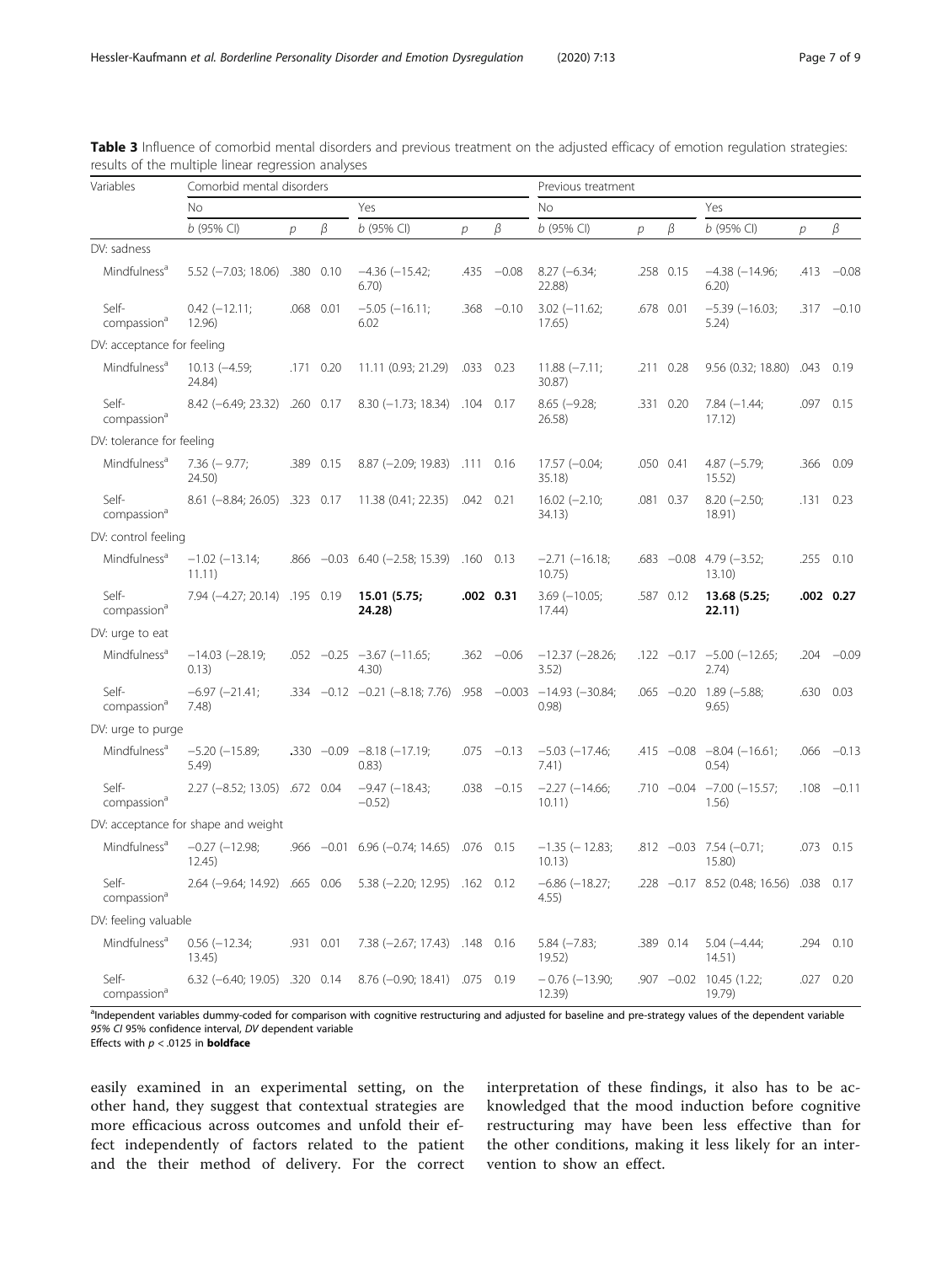<span id="page-7-0"></span>Our findings give tentative evidence that differences between the active ER strategies only emerged in patients with higher loads of psychopathology and previous treatment for BN. Applying a more strict control for multiple comparisons, self-compassion showed the only difference to cognitive restructuring with regard to perceived control over the current feeling in both patients with previous treatment and comorbid mental disorders. Inspecting the other trends suggested by the regression coefficients, self-compassion and mindfulness also outperformed cognitive restructuring in patients with comorbid mental disorders with regard to both emotional and ED-related outcomes. The former outcomes related to basic treatment elements of psychotherapy for BN, including emotional competence and disorder-specific elements. Accepting one's body and weight and feeling valuable, however, are advanced outcomes for persons with EDs, as low self-esteem and body dissatisfaction are thought to be at the core of EDs [\[50](#page-8-0)]. Potentially, the patients with previous treatment were able to access their knowledge and experiences from these treatments when applying self-compassion and, thereby, able to produce larger gains during the experiment.

### Clinical implications

Our findings suggest that the treatment of BN might benefit from increasingly incorporating contextual strategies for ER. Especially self-compassion showed advantages over waiting and cognitive restructuring across a range of outcomes. Respective approaches have been formulated for EDs [[19](#page-8-0)] and proven their efficacy for different disorders [[43\]](#page-8-0). In contrast to cognitive restructuring, contextual strategies are easily applied in the daily life of the patients, for example, in the form of audio recordings that can be played on the way to work or at home. By that, they increase the patients' possibilities to self-manage and take responsibility. Since ER deficits are a shared feature of most, if not all, mental disoders [1], these findings likely also apply to other mental disorders.

# Strengths and limitations

The strengths of the present study are the experimental design, the application of a waiting condition, and the standardized diagnostic assessment. Limitations of the study are the exclusively female and adult sample as well as the exclusive use of self-assessment. In the face of increased internal validity, the experimental setting precludes the generalization of our findings. Also, we are not able to make statements about long-term effects of the interventions and the lack of a clinical control group precludes any statements about the specificity of our findings to BN. Our sample size might have been to small to provide sufficient power to detect effects with regard to the number of tests performed. Our findings,

therefore, have to bee seen as preliminary and require replication in larger samples. Ideally, these studies would examine further confounders, including previous experience with ER strategies and inter-individual differences in ER competency. While we were able to show that the permutation design did not create any order effects in post-strategy ratings, future studies should include a completely passive waiting group to better map possible intra-individual interactions between the ER strategies.

### Conclusions

Our findings suggest that contextual strategies, especially self-compassion, are more efficacious than waiting and cognitive restructuring in improving short-term ER in patients with BN in an experimental setting. These findings need to be transferred to applied settings.

#### Abbreviations

ACT: Acceptance and commitment therapy; BN: Bulimia nervosa; CBT: Cognitive behavioural therapy; CFT: Compassion focused therapy; ED: Eating disorder; ER: Emotion regulation; MSC: Mindfulness self compassion training

#### Acknowledgements

Not applicable.

#### Authors' contributions

JBH-K analyzed the data, interpreted the results, and drafted the manuscript. JH carried out the research, analyzed the data and drafted the manuscript. MB provided guidance on the design of the study and drafted the manuscript. UV interpreted the results and drafted the manuscript. AD conducted the design and coordination of the study, interpreted the results, and drafted the manuscript. All authors read and approved the final manuscript.

#### Funding

No funding sources.

#### Availability of data and materials

The dataset supporting the conclusion of this article are held by the authors and will be made available upon justified request.

#### Ethics approval and consent to participate

The study was approved by the local ethic committee of the Ludwig-Maximilian-University Munich. All participants provided informed consent.

#### Consent for publication

Not applicable.

#### Competing interests

The authors declare that there are no competing interests.

#### Author details

<sup>1</sup>Schoen Clinic Roseneck, Am Roseneck 6, 83209 Prien am Chiemsee, Germany. <sup>2</sup>Department of Psychiatry and Psychotherapy, University Hospital LMU Munich, Munich, Germany. <sup>3</sup>Department of Psychology and Sport Sciences, University of Erlangen-Nuremberg, Erlangen, Germany. 4 Department of Psychiatry and Psychotherapy, University Medical Center Freiburg, Freiburg, Germany.

# Received: 7 April 2020 Accepted: 10 June 2020 Published online: 03 July 2020

#### References

1. Fernandez KC, Jazaieri H, Gross JJ. Emotion regulation: a transdiagnostic perspective on a new RDoC domain. Cognit Ther Res. 2016;40:426–40.